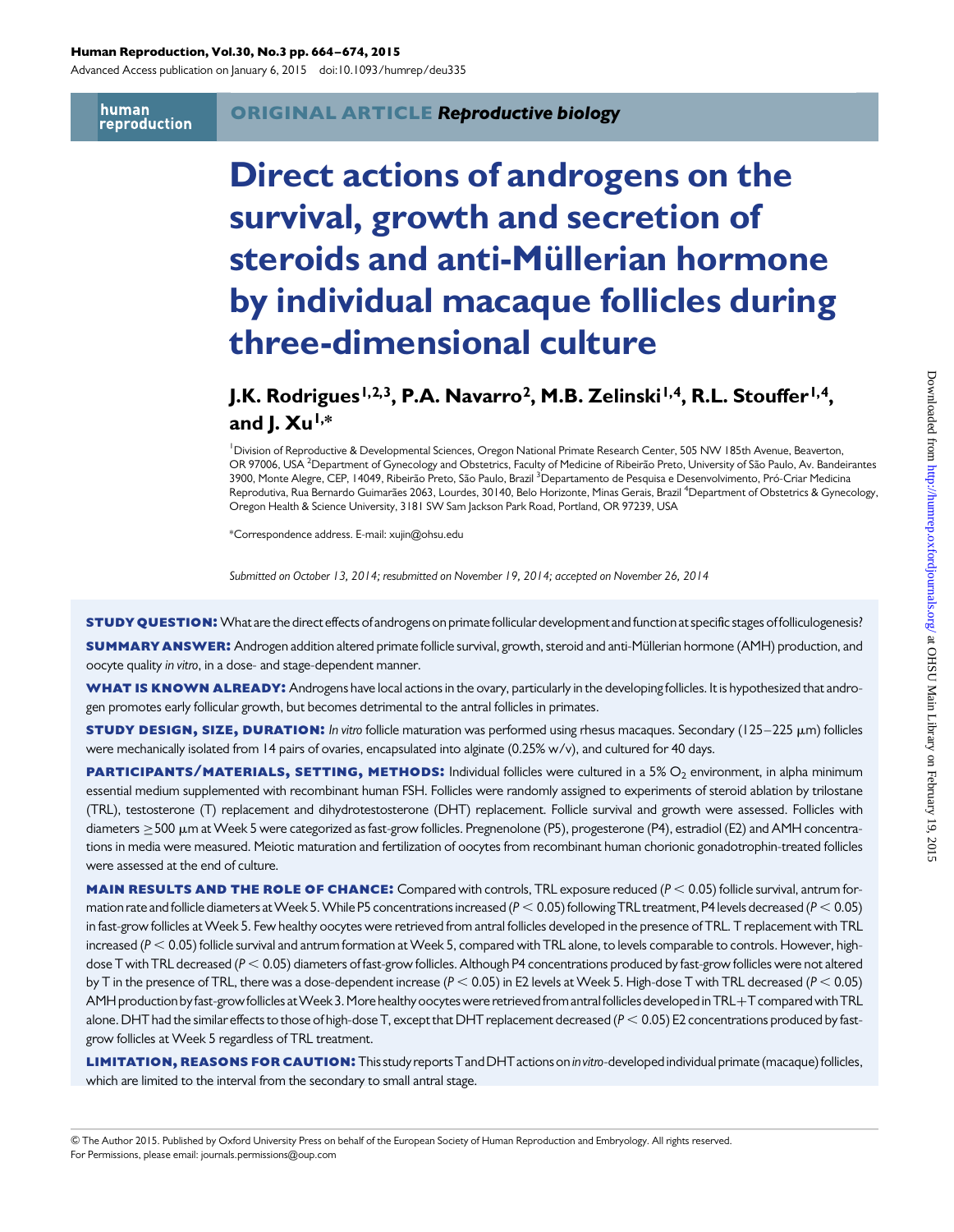WIDER IMPLICATION OF THE FINDINGS: The above findings provide novel information on the role(s) of androgens in primate follicular development and oocyte maturation.We hypothesize that androgens promote pre-antral follicle development, but inhibit antral follicle growth and function in primates. While androgens can act positively, excess levels of androgens may have negative impacts on primate folliculogenesis.

study funding/competing interest(s): NIH U54 RR024347/RL1HD058294/PL1EB008542 (OncofertilityConsortium), NIH U54 HD071836 (SCCPIR), NIH ORWH/NICHD 2K12HD043488 (BIRCWH), NIH FIC TW/HD-00668, ONPRC 8P51OD011092. There are no conflicts of interest.

Key words: androgens / testosterone / dihydrotestosterone / follicle culture / follicle development

### Introduction

In addition to androgen's role as a precursor for estradiol (E2) biosynthesis in females, considerable evidence suggests that androgen has local actions in the ovary, particularly in developing follicles ([Drummond,](#page-9-0) [2006](#page-9-0)). Reports of androgen receptor (AR) expression in developing follicles are consistent with a paracrine/autocrine role for androgen in female reproductive physiology ([Lebbe and Woodruff, 2013\)](#page-10-0). ARs have been detected in growing follicles from all stages in various species, including mouse ([Sen and Hammes, 2010\)](#page-10-0), pig (Cárdenas and [Pope, 1997](#page-9-0)), cow [\(Hampton](#page-10-0) et al., 2004), nonhuman primates [\(Duffy](#page-9-0) et al.[, 1999\)](#page-9-0) and humans ([Suzuki](#page-10-0) et al., 1994); this suggests that androgen has effects throughout the follicular development. In women, AR protein expression was observed in granulosa cells, theca cells and stromal cells of ovarian follicles during almost all stages of the menstrual cycle. However, there appear to be differences in immunohistochemical stain-ing intensity between different-sized follicles (Horie et al.[, 1992\)](#page-10-0), suggesting that AR expression levels fluctuate in cells as a function of the developmental stage of the follicle ([Drummond, 2006\)](#page-9-0).

Studies in mice discovered that gene mutations inactivating ARs result in premature ovarian failure, indicating that normalfolliculogenesis requires AR-mediated androgen actions [\(Sen and Hammes, 2010](#page-10-0)). This concept is supported by the evidence that androgen promotes early follicular growth. Androgen treatment increased the diameter of mouse pre-antral follicles in vitro (Wang et al.[, 2001\)](#page-10-0). It is also reported that exogenous testosterone promoted early development of bovine [\(Yang and Fortune, 2006](#page-10-0)) and macaque [\(Vendola](#page-10-0) et al., 1999) follicles. These data provide the basis for clinical efforts to determine if pretreatment with transdermal testosterone improves ovarian response to gonadotrophins in 'poor-responder' in vitro fertilization (IVF) patients (Wiser et al.[, 2010](#page-10-0)).

Androgen becomes detrimental to antral follicles, exhibiting antimaturation and anti-growth effects at this stage. It is proposed that androgen can be, depending on the follicular stages, a promoter or inhibitor of follicular growth ([Hillier and Tetsuka, 1997\)](#page-10-0). In addition, androgen actions may depend on its intrafollicular levels, with lower levels required for a normal folliculogenesis and increased levels causing follicular dysfunction. Notably, studies in women with polycystic ovary syndrome suggest that the associated hyperandrogenemia adversely affects follicular development and oocyte maturation [\(Lebbe and Woodruff, 2013\)](#page-10-0).

Therefore, further studies are needed to define the direct effects of androgen on follicles and their enclosed oocytes at specific stages of folliculogenesis, especially in primates. We recently developed a threedimensional culture system to support the growth of primate (macaque) follicles from the pre-antral (primary and secondary) to small antral  $(1$  mm in diameter) stage, with achievement of follicular

function and oocyte maturation  $(Xu$  et al.[, 2011,](#page-10-0) [2013a\)](#page-10-0). The present study was designed to assess androgen actions on development and function (survival, growth, hormone and local factor production, and oocyte maturation) of individually cultured primate (macaque) follicles via ablation and replacement of testosterone (T) and dihydrotestosterone (DHT).

### Materials and Methods

### Animal use and ovary collection

The general care and housing of rhesus macaques (Macaca mulatta) was provided by the Division of Comparative Medicine at the Oregon National Primate Research Center (ONPRC), Oregon Health & Science University. Animals were pair-caged in a temperature-controlled ( $22^{\circ}$ C), light-regulated (12L:12D) room. Diet consisted of Purina monkey chow (Ralston-Purina, Richmond, IN, USA) provided twice a day, supplemented with fresh fruit or vegetables once a day and water ad libitum. Animals were treated according to the National Institutes of Health's Guide for the Care and Use of Laboratory Animals. Protocols were approved by the ONPRC Institutional Animal Care and Use Committee (Xu et al.[, 2011,](#page-10-0) [2013a](#page-10-0)).

Fourteen adult, female rhesus macaques exhibiting regular menstrual cycles, with the first day of menstruation considered Day 1 of the cycle, provided ovarian tissue. Ten of the 14 animals were assigned specifically to the study. Ovariectomies were conducted on anesthetized monkeys by laparoscopy at early follicular phase (Day 1 – 4 of the cycle) as previously described [\(Duffy and Stouffer, 2002\)](#page-9-0). Ovaries were also collected from four additional animals at necropsy due to reasons unrelated to reproductive health. Ovaries were immediately transferred into HEPES-buffered holding media (Cooper Surgical, Inc., Trumbull, CT, USA) supplemented with 0.2% (v/v) human serum protein supplement (SPS, Cooper Surgical, Inc.) and 10 µg/ml gentamicin (Sigma-Aldrich, St Louis, MO, USA), and kept at 37°C for follicle isolation (Xu et al.[, 2011,](#page-10-0) [2013a\)](#page-10-0).

### Follicle isolation, encapsulation and culture

The process of follicle isolation, encapsulation and culture was previously reported (Xu et al.[, 2011](#page-10-0), [2013a](#page-10-0)). Briefly, the ovarian cortex was cut into  $1 \times 1 \times 1$  mm cubes. Follicles were mechanically isolated using 31-gauge needles. Secondary follicles (diameter  $125-225 \mu m$ ) met criteria for encapsulation if they exhibited an intact basement membrane, 2-3 layers of granulosa cells, and a healthy, centrally located oocyte. Follicles from individual monkeys were divided among the treatment groups. Each treatment group consisted of 12-36 follicles from every monkey.

Follicles were individually transferred into 5  $\mu$  10.25% (w/v) sterile sodium alginate (FMC BioPolymers, Philadelphia, PA, USA)-PBS (137 mM NaCl, 10 mM Na<sub>2</sub>HPO<sub>4</sub>, 2.7 mM KCl, 1.8 mM KH<sub>2</sub>PO<sub>4</sub>, Invitrogen, Carlsbad, CA, USA). The droplets were cross-linked in 50 mM CaCl<sub>2</sub>, 140 mM NaCl, 10 mM HEPES solution (pH 7.2) for 1 min. Each encapsulated follicle was placed in an individual well of 48-well plates containing 300 µl alpha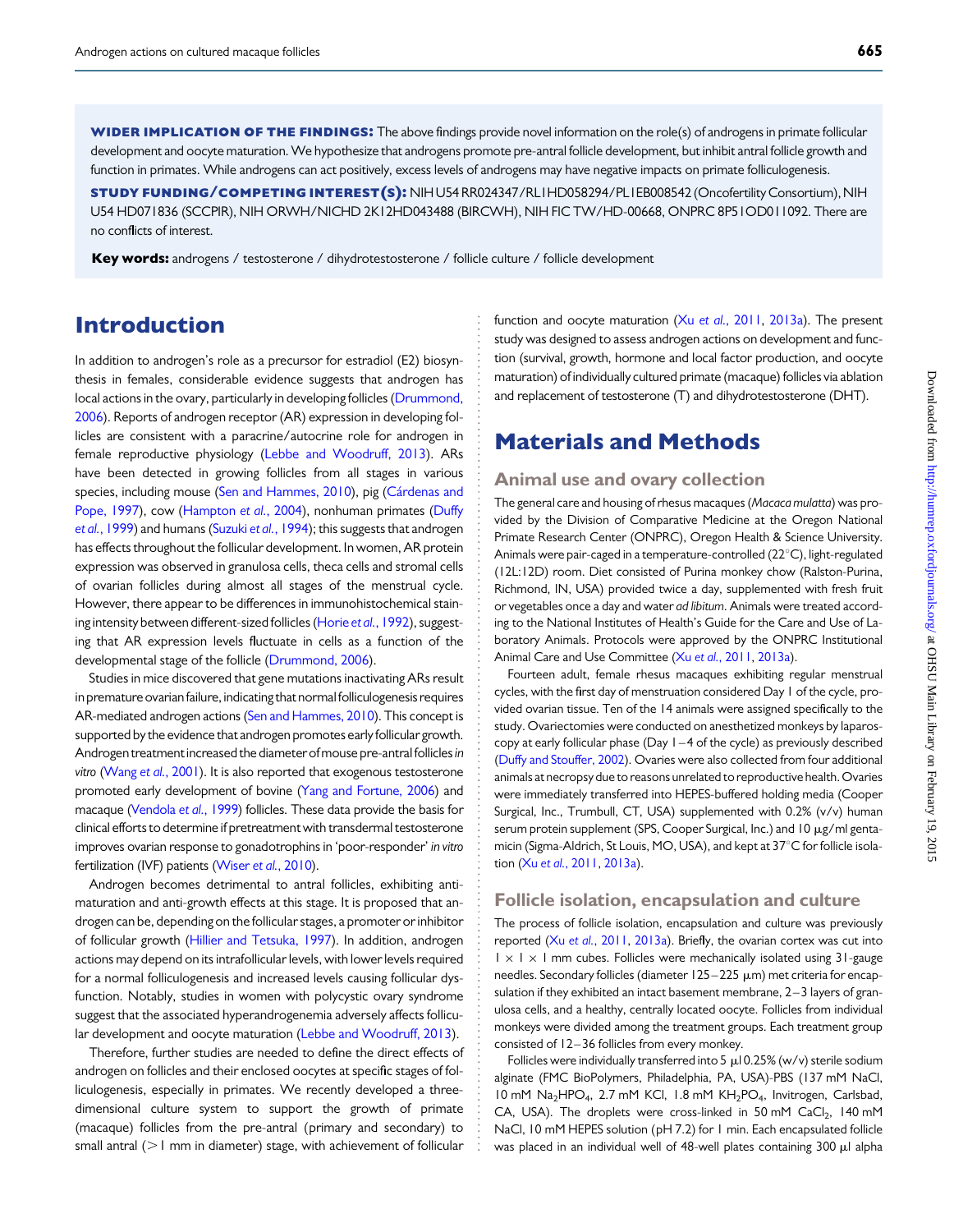minimum essential medium (Invitrogen) supplemented with 0.3% (v/v) SPS, 0.5 mg/ml bovine fetuin, 5  $\mu$ g/ml insulin, 5  $\mu$ g/ml transferrin and 5 ng/ml sodium selenite (Sigma-Aldrich) (Xu et al.[, 2011](#page-10-0), [2013a\)](#page-10-0). Recombinant human FSH (NV Organon, Oss, Netherlands) was added at 3 ng/ml during the first 20 days, and then decreased to 0.3 ng/ml for the remainder of the culture interval (Sánchez et al., 2010; Xu et al.[, 2013b\)](#page-10-0).

Follicles were cultured at 37°C in a 5%  $O_2$  environment (balance 6%  $CO<sub>2</sub>/89%$  N<sub>2</sub>) for 40 days. Follicles that reached the antral stage were treated with 100 ng/ml recombinant human chorionic gonadotrophin (hCG, Merck Serono, Geneva, Switzerland) for 34 h before removing the enclosed oocyte for evaluation of meiotic maturation. Media (150  $\mu$ l) was collected and replaced every other day, and stored at  $-20^{\circ}$ C for analysis of steroid hormone and anti-Müllerian hormone (AMH) concentrations (Xu et al.[, 2011,](#page-10-0) [2013a](#page-10-0)).

#### Experiment 1: steroid ablation

To evaluate the role of steroids in primate folliculogenesis, trilostane (TRL; Vetoryl, Dechra Veterinary Products, Overland Park, KS, USA), a steroid synthesis inhibitor, was used to block the action of 3 beta-hydroxysteroid dehydrogenase (3bHSD), an enzyme converting pregnenolone (P5) to progesterone (P4). TRL was added to the culture media at a dose of 250 ng/ml, which effectively blocks P4 production by primate follicular cells in vitro (Duffy et al.[, 1996\)](#page-9-0). Secondary follicles from six animals were randomly assigned to three groups with  $\sim$  170 follicles/group: (i) CTRL group: control media plus TRL vehicle (100% ethanol) for 40 days; (ii) TRL group: TRL addition for 40 days; and (iii) TRL2 group: TRL addition from the end of Week 2 to Day 40 of culture.

#### Experiment 2: T replacement

To examine androgen effects during follicular development, T was added at a low (10 ng/ml) or high (50 ng/ml) dose in the culture media with TRL. Secondary follicles from four animals were randomly assigned to four groups with  $\sim$  85 follicles/group: (i) CTRL group; (ii) TRL group; (iii) TRL+TL group: TRL plus low-dose T addition for 40 days; and (iv) TRL+TH group: TRL plus high-dose T addition for 40 days.

#### Experiment 3: DHT replacement

DHT (50 ng/ml) was added to the culture media to confirm the androgen actions, independent of possible conversion to estrogen. Secondary follicles from four animals were randomly assigned to four groups with  $\sim$  70 follicles/ group: (i) CTRL group; (ii) TRL group; (iii) DHT group: DHT addition for 40 days; and (iv) TRL+DHT group: TRL plus DHT addition for 40 days.

### Follicle survival and growth

Follicle survival and growth were assessed weekly using an Olympus CK-40 inverted microscope and anOlympus DP11 digital camera (Olympus Imaging America, Inc., Center Valley, PA, USA) as described previously (Xu [et al.](#page-10-0), [2011](#page-10-0), [2013a](#page-10-0)). Follicle sizes were determined by measuring the distance from the outer layer of cells at the widest diameter and then the diameter perpendicular to the first measurement. The mean of the two values was considered the follicle's overall diameter. The measurements were performed using Image J 1.44 software (National Institutes of Health, Bethesda, MD, USA). Follicles were considered atretic if the oocyte was dark or not surrounded by a layer of granulosa cells, the granulosa cells appeared dark or fragmented, or the follicle diameter decreased.

Macaque follicles developed in vitro can be divided into three distinct cohorts based on their growth rates by Week 5 (Xu et al.[, 2010](#page-10-0), [2011\)](#page-10-0): (i) fast-grow follicles: follicles with diameters  $\geq$  500  $\mu$ m; (ii) slow-grow follicles: follicles with diameters of  $250-499$   $\mu$ m; and (iii) no-grow follicles: follicles with diameters  $<$  250  $\mu$ m.

#### Ovarian steroid and AMH assays

One media sample collected weekly from each follicle culture was analyzed for pregnenolone (P5), progesterone (P4) and estradiol (E2) concentrations by the Endocrine Technology Support Core at ONPRC. P5 was measured by RIA as previously described (Duffy et al.[, 1994](#page-9-0)). P4 and E2 were assayed using an Immulite 2000, a chemiluminescence-based automatic clinical platform (Siemens Healthcare Diagnostics, Deerfield, IL, USA), validated for macaques (Xu et al.[, 2009\)](#page-10-0).

Another media sample collected weekly was analyzed for AMH concentrations by ELISA using a DSL-10-14400 kit (Diagnostic Systems Laboratories, Inc.) based on the manufacturers' instructions (Fréour et al., 2007), and validated for macaques (Xu et al.[, 2010\)](#page-10-0).

### Oocyte retrieval, maturation and fertilization

Oocyte retrieval and evaluation were performed on a  $37^{\circ}$ C warming plate as previously described (Xu et al.[, 2011,](#page-10-0) [2013a](#page-10-0)). Briefly, cumulus-oocyte complexes were released in Tyrode's albumin lactate pyruvate (TALP)-HEPES-BSA (0.3% w/v) medium, and then treated with 2 mg/ml hyaluronidase (Sigma-Aldrich) in TALP-HEPES-BSA for 30 s to dissociate cumulus cells and obtain denuded oocytes. Retrieved oocytes were transferred to TALP medium and photographed.Oocyte diameters (excluding the zona pellucida) and meiotic status were assessed using the same camera and software as described above.

Metaphase II (MII) oocytes were maintained in TALP medium at  $37^{\circ}$ C in a  $20\%$  O<sub>2</sub>/5% CO<sub>2</sub>/75% N<sub>2</sub> environment for conventional IVF as previously described (Wolf et al.[, 1989\)](#page-10-0) within 3 h of oocyte retrieval. Semen collection was performed by the Assisted Reproductive Technologies (ART) Support Core at ONPRC as previously reported [\(Lanzendorf](#page-10-0) et al., 1990). The resulting zygotes were transferred to 500  $\mu$ l hamster embryo culture medium-9 with 5% v/v fetal bovine serum and cultured at 37°C in 5%  $O_2/6\%$  CO<sub>2</sub>/ 89% N<sub>2</sub> as previously described ([Weston](#page-10-0) et al., 1996). Embryos were photographed daily to document development. Reagents and protocols for embryo culture were provided by the ART Support Core.

### Statistical analysis

Statistical significance was determined with R2.15.3 (Revolution Analytics, Mountain View, CA, USA) software using binomial logistic regression to analyze survival and antrum formation data between groups, and marginal log-linear regressions to analyze steroid hormone and AMH data. Differences were considered significant at  $P < 0.05$  and values were presented as mean  $\pm$  SEM. Follicle survival and antrum formation represent six (Experiment 1) or four (Experiment 2 and 3) individual animals in each treatment group. Follicle growth, steroid and AMH production, and oocyte maturation were analyzed for each individual follicle.

### **Results**

### Experiment 1: steroid ablation

The percentages of follicle survival at Week 5 were low ( $P < 0.05$ ) in the presence of TRL, either throughout the culture period (TRL) or beginning at Week 2 (TRL2), compared with the control group (Fig. [1](#page-3-0)A). The percentage of surviving follicles achieving antrum formation decreased ( $P < 0.05$ ) in the TRL, but not TRL2, group relative to controls (Fig. [1B](#page-3-0)).

Similar percentages of no- and slow-grow follicles were noted in the control and TRL2 groups atWeek 5 (Table [I](#page-3-0)). In contrast, the percentage of no-grow follicles increased ( $P < 0.05$ ) in the TRL group relative to controls. Fast-grow follicles were reduced ( $P < 0.05$ ) in the TRL2 group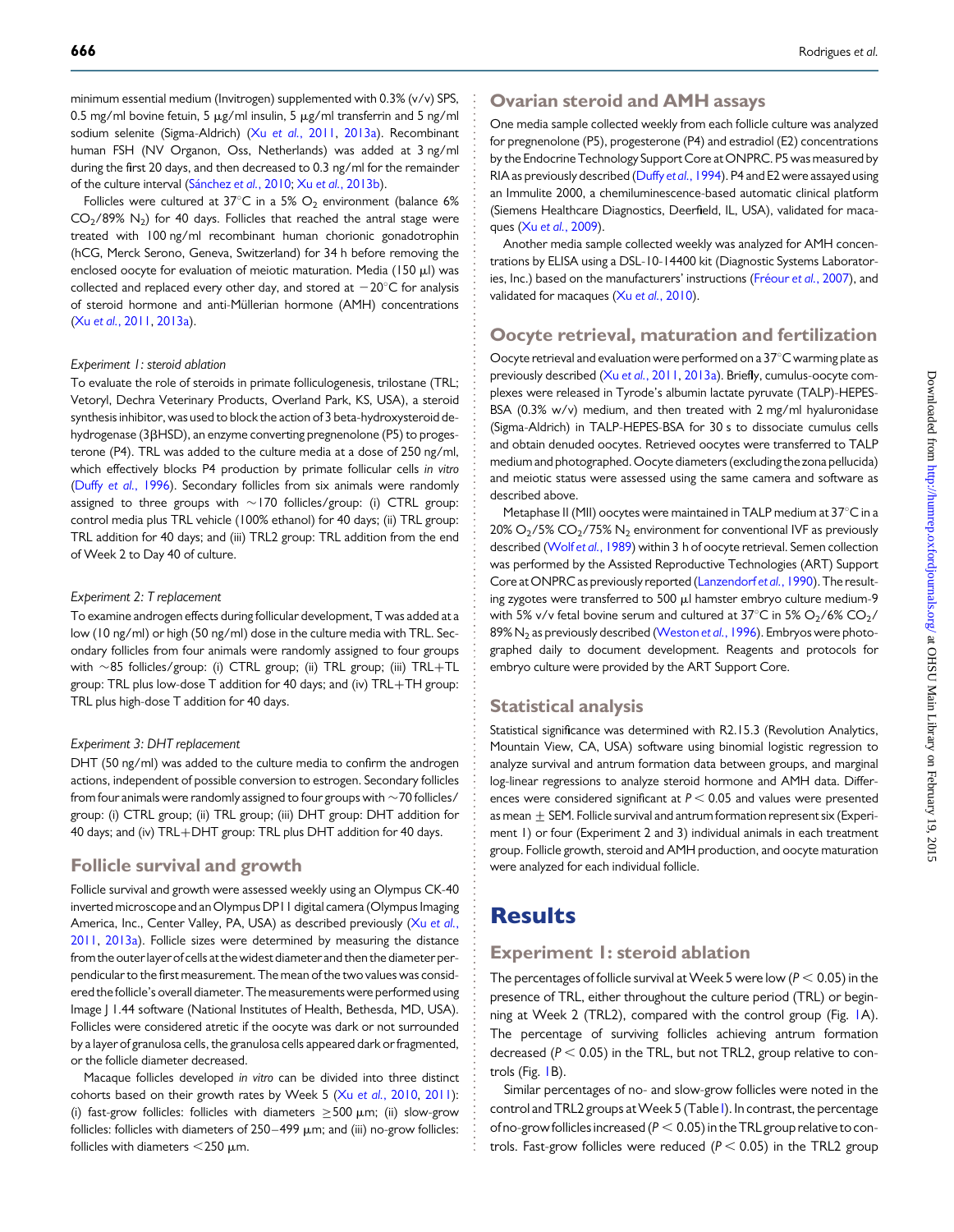<span id="page-3-0"></span>

Figure 1 The effects of trilostane on macaque follicle survival (percentage of those cultured; A) and antrum formation (percentage of those survived; B) in vitro at Week 5. CTRL, control; TRL, trilostane exposure throughout 40 days of culture; TRL2, trilostane added from the end of Week 2 through Day 40 of culture. Significant differences among culture conditions are indicated by different letters ( $P < 0.05$ ). Data are presented as the mean  $\pm$  SEM with six animals per treatment group.

#### Table I Steroid ablation with trilostane: growth characteristics of surviving follicles at Week 5.

| <b>Follicle</b><br>culture | Total | No-grow<br>(%) | Slow-grow<br>(%) | Fast-grow<br>$(\%)$ |
|----------------------------|-------|----------------|------------------|---------------------|
| <b>CTRL</b>                | 98    | $11 (11%)^a$   | 60 $(61\%)^a$    | 27 $(28%)^a$        |
| TRI                        | 26    | $7(27%)^b$     | $19(73%)^b$      | $0(0\%)^b$          |
| TRI 2                      | 49    | 7 $(14%)^a$    | 33 $(67%)^{a,b}$ | $9(19%)^c$          |

Data are presented as number and percent total follicles per growth category. CTRL, control (vehicle); TRL, trilostane (250 ng/ml) exposure through 40 days of culture; TRL2, trilostane (250 ng/ml) added from the end of Week 2 through Day 40 of culture. Different letters (a, b and c) indicate significant differences within the column ( $P < 0.05$ ).

compared with controls and were absent in the TRL group. Moreover, though starting at equivalent sizes at the beginning of culture, slow-grow follicles were smaller ( $P < 0.05$ ) in the TRL group compared with controls (235  $\pm$  17 versus 330  $\pm$  11  $\mu$ m), but were comparable between the control and TRL2 group (283  $\pm$  17  $\mu$ m).

P4 concentrations in the culture media at Week 5 were appreciable in the control group for slow-grow follicles, and markedly reduced  $(P < 0.05)$  by TRL exposure, either throughout the culture period (TRL) or beginning at Week 2 (TRL2) (Fig. [2](#page-4-0)A). While fast-grow follicles were absent from the TRL group, a similar treatment effect was observed when comparing P4 levels for fast-grow follicles between the control and TRL2 groups  $(6.3 \pm 1.0 \text{ versus } 0.2 \pm 0.1 \text{ ng/ml}, P < 0.05)$ . Notably, TRL exposure also reduced E2 levels compared with controls, especially in slow-grow follicles (data not shown; see Experiment 2 and 3). Conversely, P5 concentrations were low in slow-grow follicles of the control group at Week 5 (Fig. [2B](#page-4-0)), but markedly increased ( $P <$ 0.05) in the TRL and TRL2 groups. Likewise, P5 levels in fast-grow follicles were 29-fold higher ( $P < 0.05$ ) in the TRL2 group relative to controls  $(1.17 \pm 0.42$  versus 0.04  $\pm$  0.04 ng/ml).

In the control group, antral follicles typically provided healthy oocytes (12 of 13 follicles; Table [II\)](#page-4-0), though they rarely reinitiated meiotic maturation in response to hCG to achieve the metaphase II (MII) stage (1 of 12). The diameter of the MII oocyte was greater than that of any germinal vesicle (GV)-stage oocytes. Due to few antral follicles, only one oocyte was retrieved from the TRL group which was degenerating. Four of seven oocytes retrieved from the TRL2 group were healthy, but none achieved the MII stage.

### Experiment 2: T replacement

The high-dose T with TRL increased ( $P < 0.05$ ) the follicle survival at Week 5 compared with the TRL group, with the percent survival in TRL+TL intermediate between TRL alone and TRL+TH (Fig. [3](#page-5-0)A). Although, unlike in Experiment 1, some follicles in the TRL group achieved antrum formation, the percentage of antral follicles was lower ( $P < 0.05$ ) with TRL alone (65  $\pm$  22%) than that of the TRL+TH group (83  $\pm$  8%). Moreover, the percentage of antral follicles in the TRL+TL group (92  $\pm$ 8%) was greater ( $P < 0.05$ ) than that of controls (70  $\pm$  14%).

As in Experiment 1, the percentage of no-grow follicles was greatest in the TRL group at Week 5 (Table [III](#page-5-0), T replacement), though some fast-grow follicles were evident. Remarkably, no-grow follicles were absent from both the TRL+TL and TRL+TH groups, and the percentages of fast-grow follicles were comparable to the controls. For slowgrow follicles, their diameters in the TRL+TL and TRL+TH groups were greater ( $P < 0.05$ ) than those of TRL alone (350  $\pm$  15 and 361  $\pm$  14 versus 260  $\pm$  12  $\mu$ m), but comparable to controls (318  $\pm$ 14  $\mu$ m). In contrast, the high-dose T with TRL decreased ( $P < 0.05$ ) diameters of fast-grow follicles compared with other groups (572  $\pm$  42 versus  $773+56$  µm in controls).

Similar to Experiment 1, TRL alone decreased ( $P < 0.05$ ) P4 concentrations produced by slow- (data not shown) and fast-grow follicles at Week 5 (Fig. [4](#page-6-0)A). Unexpectedly, P4 levels were comparable between the control and TRL+TL groups, especially for fast-grow follicles. In contrast, P4 concentrations in the TRL+TH groups were reminiscent of TRL alone, which were not restored to control levels. When measuring E2 as a marker of follicular endocrine function, TRL alone reduced ( $P < 0.05$ ) E2 concentrations compared with controls in slow-grow follicles at Week 5 (63  $\pm$  13 versus 247  $\pm$  47 pg/ml). Exposure to low- or highdose T markedly increased ( $P < 0.05$ ) E2 levels in the presence of TRL  $(2734 + 338 \text{ or } 18723 + 1758 \text{ pg/ml})$ . Results from fast-grow follicles displayed a similar trend except TRL alone did not decrease the 14-fold higher E2 levels relative to slow-grow follicles (Fig. [4](#page-6-0)B). Nevertheless,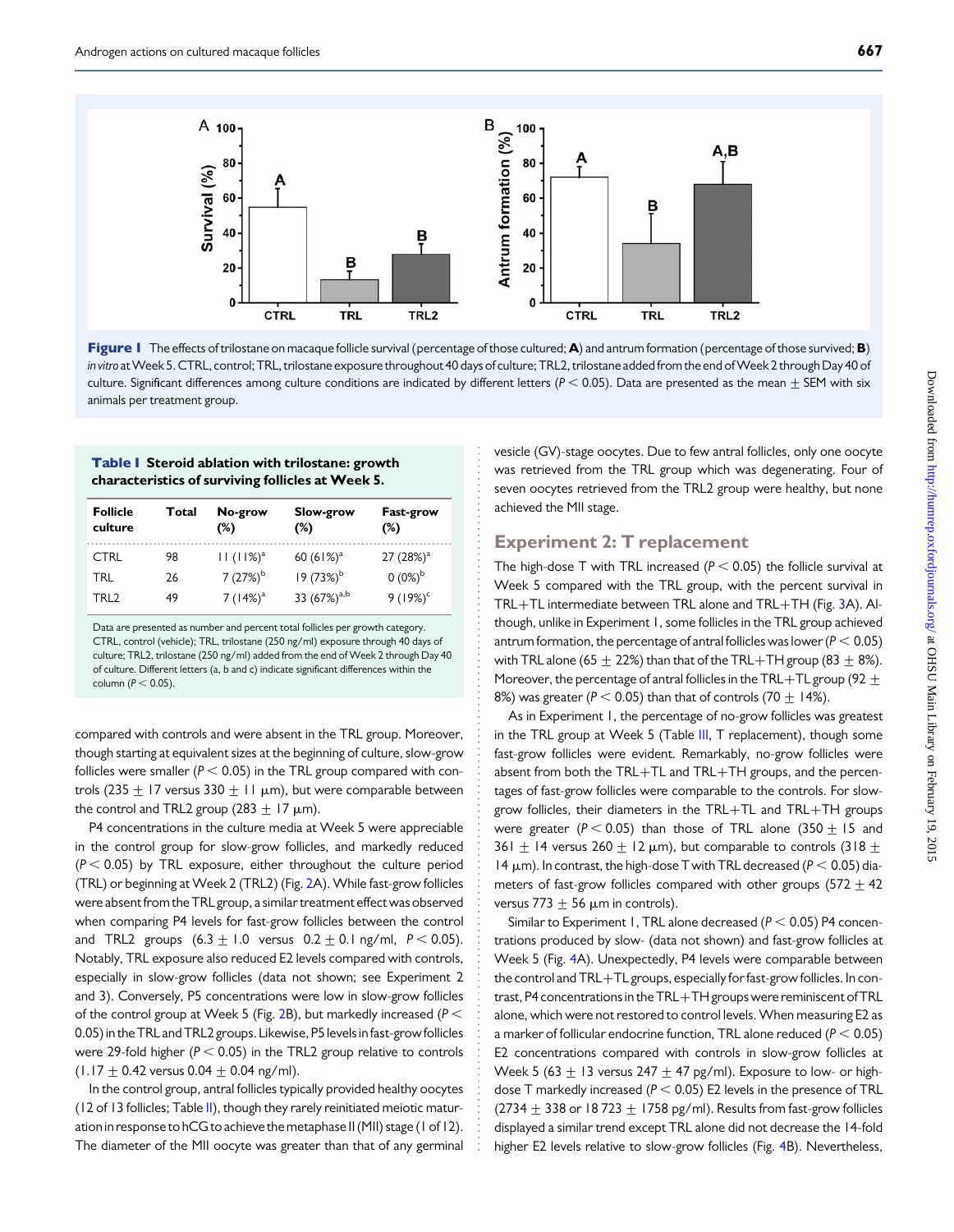<span id="page-4-0"></span>



### Table II Steroid ablation with trilostane: characteristics of oocytes retrieved from antral follicles at Week 5 (34 h after addition of recombinant human chorionic gonadotrophin).

| <b>Follicle culture</b> | Number (n) of              |                   |                    |                    |          |                          | Diameter $(\mu m)^*$     |  |
|-------------------------|----------------------------|-------------------|--------------------|--------------------|----------|--------------------------|--------------------------|--|
|                         | <b>Follicles harvested</b> | Oocytes retrieved | Degenerate oocytes | Healthy<br>oocytes |          | <b>GV</b> oocytes        | <b>MII oocytes</b>       |  |
|                         |                            |                   |                    | GV                 | .<br>MII |                          |                          |  |
| <b>CTRL</b>             |                            |                   |                    |                    |          | $111 + 2$                | l I /                    |  |
| TRL                     |                            |                   |                    |                    |          | $\overline{\phantom{a}}$ | $\overline{\phantom{a}}$ |  |
| TRL <sub>2</sub>        | ۱0                         |                   |                    |                    |          | $92 + 18$                | $\overline{\phantom{a}}$ |  |

CTRL, control (vehicle); TRL, trilostane (250 ng/ml) exposure through 40 days of culture; TRL2, trilostane (250 ng/ml) added from the end of Week 2 through Day 40 of culture. GV germinal vesicle MII metaphase II.

 $*$ Values are the mean  $\pm$  SEM with each oocyte diameter as an individual data point.

there was a dose-dependent increase ( $P < 0.05$ ) in E2 levels compared with TRL alone, following the T addition.

When measuring AMH as a marker of follicular paracrine function, no differences were noted in AMH concentrations among groups for slowgrow follicles (data not shown). However, while TRL alone did not alter AMH levels for fast-grow follicles, the addition of high-dose T reduced  $(P < 0.05)$  AMH levels compared with controls at Week 3 (peak AMH level; Fig. [5](#page-6-0)A).

As in Experiment 1, few antral follicles and hence oocytes were obtained after hCG exposure following TRL treatment (Table [IV;](#page-7-0) T replacement). However, T exposure during TRL treatment restored the numbers of antral follicles that consistently provided healthy oocytes, albeit at the GV stage. Both the control and T-replacement groups generated follicles that yielded MI and/or MII oocytes after hCG exposure. Notably, MII oocyte diameters were  $>$  130  $\mu$ m. Following IVF, fertilization was confirmed by the presence of two polar bodies and two pronuclei (data not shown). However, zygotes arrested without cell division.

### Experiment 3: DHT replacement

Addition of DHT with TRL returned the percent survival of follicles to control levels at Week 5 (Fig. [3](#page-5-0)B), which was similar to that of T exposure (Fig. [3A](#page-5-0)). Notably, DHT alone increased follicle survival to over 80%, which was higher ( $P < 0.05$ ) relative to the control group. Moreover, the percentage of antral follicles in the DHT alone group was greater  $(P < 0.05)$  than that of controls (93 + 3% versus 82 + 4%).

Unlike in Experiments 1 and 2, TRL alone did not alter the number/ percent of no-grow follicles, likely due to the greater numbers of no-grow follicles in the control group, and treatment with DHT in the presence of TRL did not reduce no-grow follicles (Table [III](#page-5-0); DHT replacement). However, the addition of DHT alone decreased ( $P < 0.05$ ) the number/percent of no-grow follicles at Week 5 compared with the other groups. TRL again reduced ( $P < 0.05$ ) the diameter of slow-grow follicles compared with controls (315  $\pm$  13 versus 357  $\pm$  16  $\mu$ m), but this difference disappeared with combined TRL+DHT (373 + 14  $\mu$ m). Notably, DHT alone had no effect on diameters of slow-grow follicles (data not shown), but decreased ( $P < 0.05$ ) the sizes of fast-grow follicles compared with controls (607  $\pm$  29 versus 726  $\pm$  50  $\mu$ m).

As in Experiment 2, TRL alone decreased ( $P < 0.05$ ) P4 concentrations produced by slow-grow follicles at Week 5, and the DHT replacement restored P4 levels to those of controls (data not shown). Likewise, neither DHT (Fig. [4C](#page-6-0)) nor low-dose T addition (Fig. [4](#page-6-0)A) altered P4 levels generated by fast-grow follicles when combined with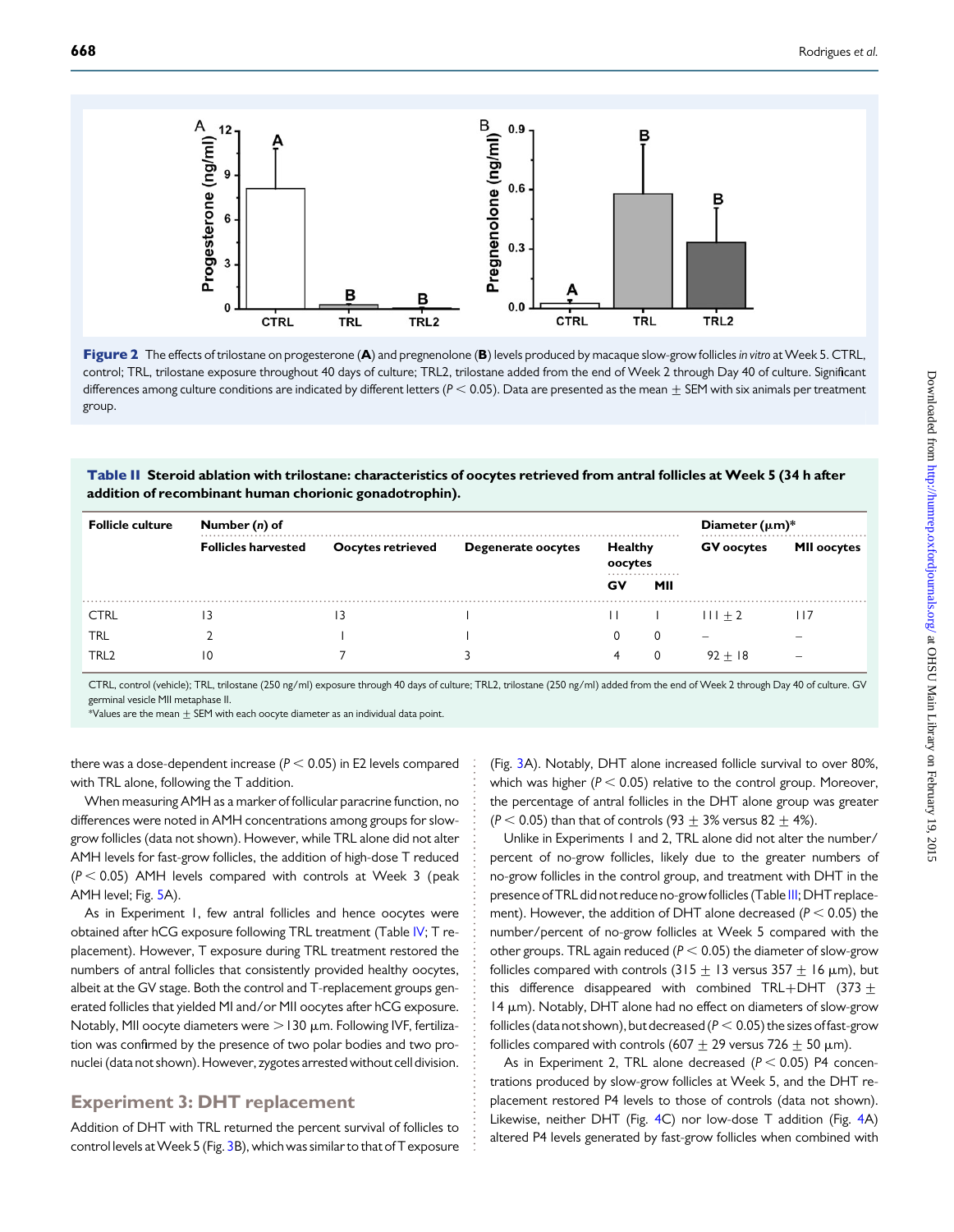<span id="page-5-0"></span>

Figure 3 The effects of testosterone (A) and dihydrotestosterone (B) replacement on macaque follicle survival (percentage of those cultured) in vitro at Week 5. CTRL, control; TRL, trilostane exposure throughout 40 days of culture; TRL+TL, trilostane plus low-dose testosterone exposure for 40 days; TRL+TH, trilostane plus high-dose testosterone exposure for 40 days; DHT, dihydrotestosterone alone for 40 days; TRL+DHT, trilostane plus dihydrotestosterone exposure for 40 days. Significant differences among culture conditions are indicated by different letters ( $P < 0.05$ ). Data are presented as the mean  $\pm$  SEM with four animals per treatment group.

| <b>Follicle culture</b> | Total | No-grow         | Slow-grow             | Fast-grow               |  |  |
|-------------------------|-------|-----------------|-----------------------|-------------------------|--|--|
| T replacement           |       |                 |                       |                         |  |  |
| <b>CTRL</b>             | 47    | $3(6%)^{a,b}$   | 31 $(66\%)^{a,b}$     | 13 $(28%)^{a,b}$        |  |  |
| <b>TRL</b>              | 23    | 5 $(21%)^b$     | 13 $(58%)^b$          | $5(21%)^a$              |  |  |
| $TRL + TL$              | 47    | 0 $(0\%)^a$     | 29 $(62\%)^{a,b}$     | $18(38%)^b$             |  |  |
| $TRL + TH$              | 53    | $0(0\%)^a$      | 37 (70%) <sup>a</sup> | $16(30\%)^{a,b}$        |  |  |
| DHT replacement         |       |                 |                       |                         |  |  |
| <b>CTRL</b>             | 51    | $9(18%)^a$      | 22 $(43%)^a$          | 20 $(39%)^a$            |  |  |
| <b>TRL</b>              | 30    | 5 $(17%)^{a,b}$ | $16(53%)^b$           | 9 $(30\%)^{\text{b,c}}$ |  |  |
| <b>DHT</b>              | 58    | 4 $(7%)^c$      | 35 $(60\%)^c$         | 19 (33%) <sup>b</sup>   |  |  |
| $TRL + DHT$             | 51    | $11 (22%)^d$    | 26 $(51\%)^{b,d}$     | $14 (27%)^c$            |  |  |

Table III Androgen replacement: growth characteristics of surviving follicles at Week 5.

Data are presented as number and percent total follicles per growth category.

CTRL, control (vehicle); TRL, trilostane (250 ng/ml) exposure through 40 days of culture; TRL+TL, trilostane (250 ng/ml) plus low-dose testosterone (10 ng/ml) exposure for 40 days; TRL+TH, trilostane (250 ng/ml) plus high- dose testosterone (50 ng/ml) exposure for 40 days; DHT, dihydrotestosterone (50 ng/ml) alone for 40 days; TRL+DHT, trilostane (250 ng/ml) plus dihydrotestosterone (50 ng/ml) exposure for 40 days. Different letters (a, b, c and d) indicate significant differences within the column for T or DHT replacement experiment, respectively  $(P < 0.05)$ .

TRL. However, the addition of DHT alone increased ( $P < 0.05$ ) P4 levels produced by slow- (data not shown) and fast-grow (Fig. [4C](#page-6-0)) follicles. Unlike T addition (Fig. [4B](#page-6-0)), the combination of TRL+DHT reduced  $(P < 0.05)$  E2 concentrations produced by slow- (data not shown) and fast-grow (Fig. [4](#page-6-0)D) follicles compared with controls. Moreover, DHT alone replicated this effect.

Notably, DHT alone markedly reduced ( $P < 0.05$ ) AMH levels produced by slow- (data not shown) and fast-grow (Fig. [5](#page-6-0)B) follicles at Week 3 compared with controls. AMH levels in the TRL+DHT group were also lower  $(P < 0.05)$  than those of the control and TRL alone groups.

As noted in Experiments 1 and 2, few healthy oocytes were derived from antral follicles in the TRL group compared with controls (Table [IV](#page-7-0); DHT replacement). In contrast, the TRL+DHT group yielded follicles with typically (10 of 13) healthy follicles, including 1 MII oocyte. Notably, the diameter of healthy GV oocytes from the TRL+DHT group was greater ( $P < 0.05$ ) than those of controls. Exposure to DHT alone yielded oocytes with similar characteristics to those of the control and TRL+DHT groups, except no MII oocyte was observed. Figure [6](#page-8-0) illustrates a secondary follicle (Fig. [6A](#page-8-0)) developing to the antral stage at Week 3 (Fig. [6B](#page-8-0)). Oocytes were harvested from antral follicles at Week 5 (Fig. [6C](#page-8-0)). After IVF, three MII oocytes (Fig. [6D](#page-8-0); two from the control group and one from the TRL+DHT group), fertilization was confirmed by the presence of two polar bodies and two pronuclei (data not shown). One of the fertilized oocytes from the control group cleaved and the embryo developed to the morula stage at Day 5 post-IVF (Fig. [6](#page-8-0)E).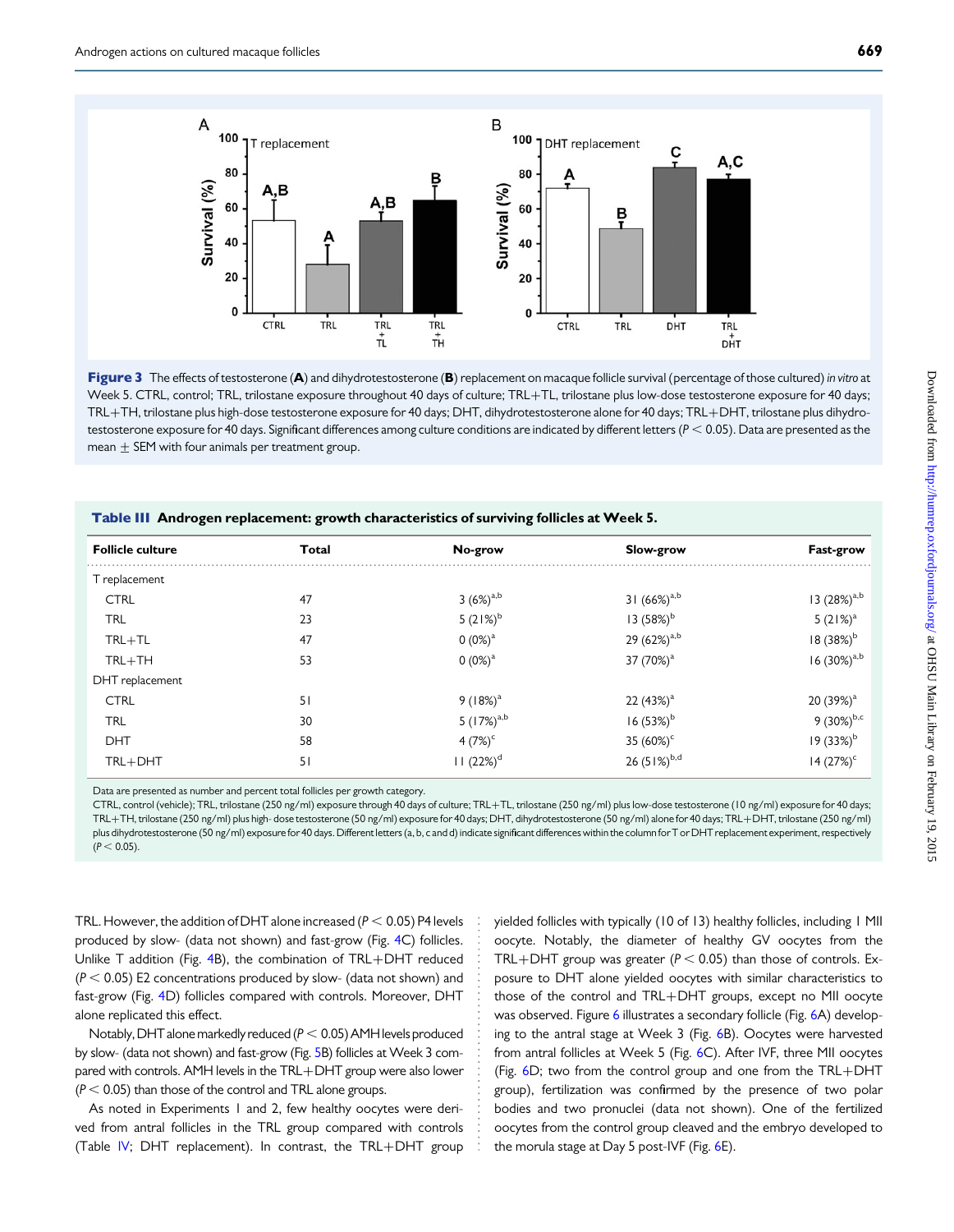<span id="page-6-0"></span>

Figure 4 The effects of testosterone (A and B) and dihydrotestosterone (C and D) replacement on progesterone (A and C) and estradiol (B and D) levels produced by macaque fast-grow follicles in vitro at Week 5. CTRL, control; TRL, trilostane exposure throughout 40 days of culture; TRL+TL, trilostane plus low-dose testosterone exposure for 40 days; TRL+TH, trilostane plus high-dose testosterone exposure for 40 days; DHT, dihydrotestosterone alone for 40 days; TRL+DHT, trilostane plus dihydrotestosterone exposure for 40 days. Significant differences among culture conditions are indicated by different letters ( $P < 0.05$ ). Data are presented as the mean  $\pm$  SEM with four animals per treatment group.



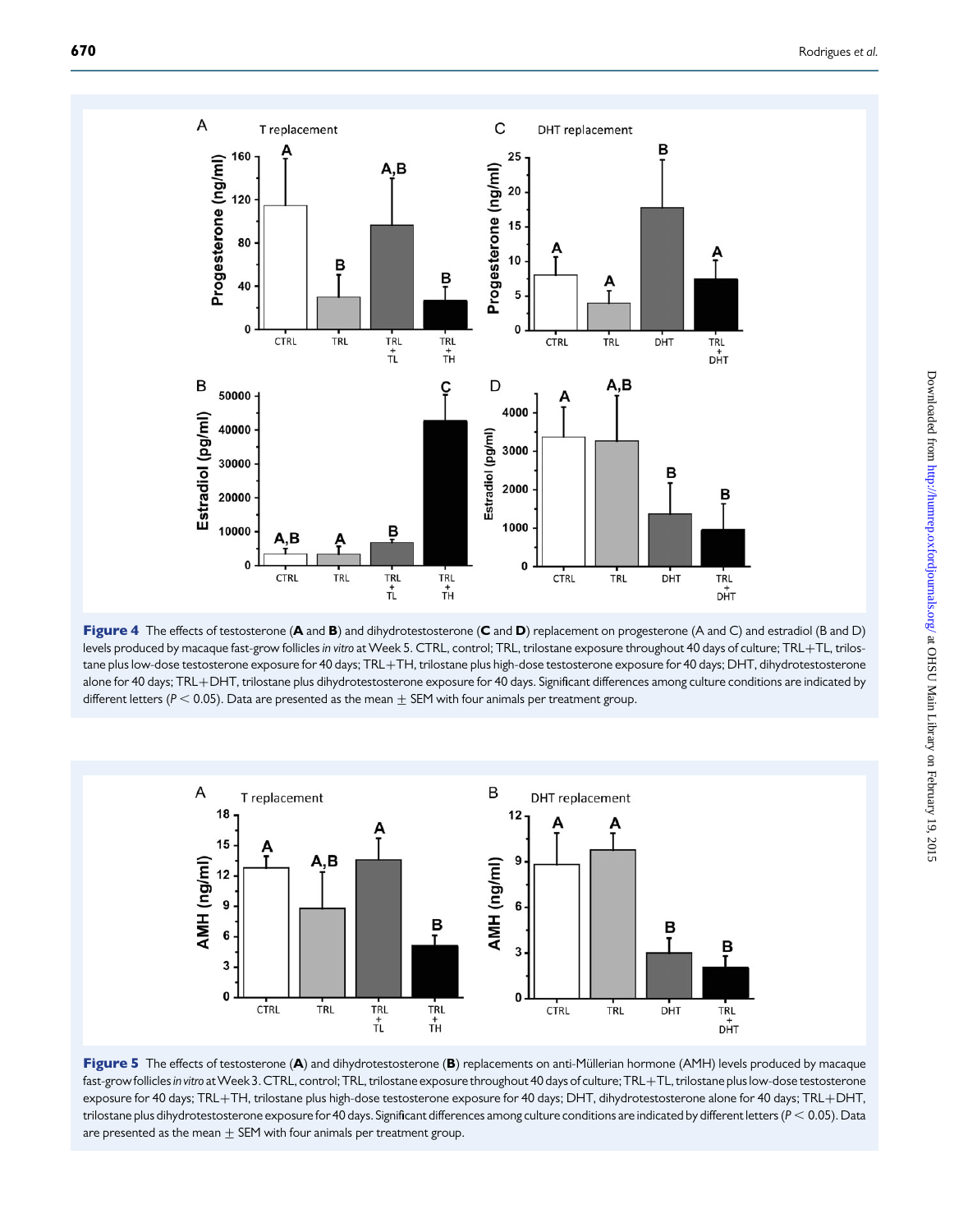| Number (n) of    |           |                   |                        |              |             | Diameter $(\mu m)^*$ |         |          |
|------------------|-----------|-------------------|------------------------|--------------|-------------|----------------------|---------|----------|
| <b>Follicles</b> | Oocytes   | <b>Degenerate</b> | <b>Healthy oocytes</b> |              | GV          | MI                   | MII     |          |
| harvested        | retrieved | oocytes           | GV                     | MI           | MII         | oocytes              | oocytes | oocytes  |
|                  |           |                   |                        |              |             |                      |         |          |
| 15               | 15        |                   | $\mathbf{H}$           |              |             | $119 + 5^{\circ}$    | 43      | 3        |
| 4                |           |                   | $\mathbf{2}$           | $\mathbf{0}$ | $\mathbf 0$ | $117 + 2^a$          |         |          |
| 16               | 16        |                   | 4                      |              | $\mathbf 0$ | $119 \pm 14^{\circ}$ | 3       |          |
| 3                | 3         | 0                 | 2                      | $\mathbf{0}$ |             | $102 + 14^a$         | -       | 147      |
|                  |           |                   |                        |              |             |                      |         |          |
| 21               | 21        | 6                 | 3                      | $\mathbf{0}$ | 2           | $110 + 2^a$          |         | 120, 127 |
| 8                | 8         | 6                 | $\mathbf{2}$           | $\mathbf{0}$ | $\mathbf 0$ | 112, 114             |         |          |
| 10               | 10        |                   | 6                      | $\Omega$     | $\mathbf 0$ | $116 + 4^{a,b}$      |         |          |
| 3                | 3         | 3                 | 9                      | $\Omega$     |             | $118 + 2^{b}$        |         | 117      |
|                  |           |                   |                        |              |             |                      |         |          |

<span id="page-7-0"></span>Table IV Androgen replacement: characteristics of oocytes retrieved from antral follicles at Week 5 (34 h after addition of recombinant human chorionic gonadotrophin).

CTRL, control (vehicle); TRL, trilostane (250 ng/ml) exposure through 40 days of culture; TRL+TL, trilostane (250 ng/ml) plus low-dose testosterone (10 ng/ml) exposure for 40 days; TRL+TH, trilostane (250 ng/ml) plus high-dose testosterone (50 ng/ml) exposure for 40 days; DHT, dihydrotestosterone (50 ng/ml) alone for 40 days; TRL+DHT, trilostane (250 ng/ml) plus dihydrotestosterone (50 ng/ml) exposure for 40 days. Different letters (a and b) indicate significant differences within the column for T or DHT replacement experiment, respectively  $(P < 0.05)$ .

 $*$ Values are the mean  $\pm$  SEM with each oocyte diameter as an individual data point.

### **Discussion**

In vitro follicle maturation during three-dimensional culture permits one to monitor individual follicles and their response to in vitro manipulations (e.g.  $O_2$  milieu) or in vivo conditions (e.g. reproductive age) (Xu [et al.](#page-10-0), [2010](#page-10-0), [2011\)](#page-10-0). We previously reported that pre-antral follicle survival and growth were critically dependent on the presence and dose of FSH (Xu et al.[, 2010](#page-10-0)). The current investigation is our first attempt to modulate the paracrine environment of the primate follicle and evaluate the effects. Parameters of macaque follicle culture vary among animals depending on their ages (Xu et al.[, 2010\)](#page-10-0), menstrual cycle stages ([Xu](#page-10-0) et al.[, 2009\)](#page-10-0) and sources. The variation may be augmented when necropsy animals with unknown cycle stages are used or sample sizes are relatively small due to the limited animal resources. Therefore, a control group was included in every experiment of the current study. Follicles obtained from every animal were assigned to both the control and treatment groups. Data were blocked for statistical analysis of differences between the control and treatment groups within the same experiment. The data strongly suggest that steroid (progestin, androgen and estrogen) depletion markedly suppresses the survival, growth and maturation of primate follicles in vitro. Moreover, the replacement of one steroid family, androgens either as T or its active nonaromatizable metabolite DHT, restored pre-antral follicle survival and growth. However, their actions on follicular function could be inhibitory, in a dose- or stagedependent manner, to reduce estrogen and AMH production by small antral follicles.

A steroid-depleted milieu was created for individually cultured macaque follicles by administering TRL, a 3BHSD enzyme inhibitor, to block directly the biosynthesis of P4, 17-hydroxyprogesterone, andro-stenedione and T [\(Schane](#page-10-0) et al., 1979). Subsequently, the formation of estrogens (e.g. E2) and DHT from androgen substrates will also be

compromised. The reduced levels of P4 in culture media from slow and fast-grow follicles indicated that TRL was effective in blocking the conversion of P5 (whose levels were elevated) into P4 by 3BHSD. TRL's effect on the steroidogenic cascade was also reflected via the reduction of subsequent steroid production by slow-grow follicles, including androstenedione (data not shown) and E2. The results are consistent with in vivo studies in monkeys in which TRL blocked ovulation via inhibiting progestin production/action [\(Hibbert](#page-10-0) et al., 1996). TRL effectively inhibited P4 production and action in macaque granulosa cells during culture (Duffy et al.[, 1996](#page-9-0)).

TRL exposure from the beginning of the culture, to sustain a steroiddepleted milieu, markedly suppressed the survival and growth of macaque pre-antral follicles. TRL also negatively impacted oocyte quality and meiotic maturation in antral follicles developed in vitro. The data are consistent with the concept that ovarian steroids play a critical, local role in follicle growth and oocyte maturation ([Drummond, 2006\)](#page-9-0). These effects of steroid depletion could be due to a loss of local actions of progestins, androgens, or estrogens, acting alone or in concert. In addition to AR, as summarized in the Introduction, there is evidence for the presence of P4 receptor ([Peluso, 2006](#page-10-0)) and estrogen receptor ([Drummond and Fuller, 2010\)](#page-9-0) in primate follicles. In this initial study, we focused on the possible role(s) of androgens by replacing T and its active metabolite DHT. The addition of T or DHT to the steroid-depleted milieu markedly improved the survival and antrum formation of primate pre-antral follicles in vitro. Follicle growth was also recovered to the pattern observed in controls. Moreover, the treatment of T or DHT in presence of TRL promoted oocyte viability and maturity. Perhaps androgen action in the follicle promotes oocyte-somatic cell interactions via oocyte-secreted factors ([Drummond, 2006\)](#page-9-0).

E2 levels produced by cultured follicles markedly increased upon exposure to low- or high-dose T, but not DHT, in presence of TRL.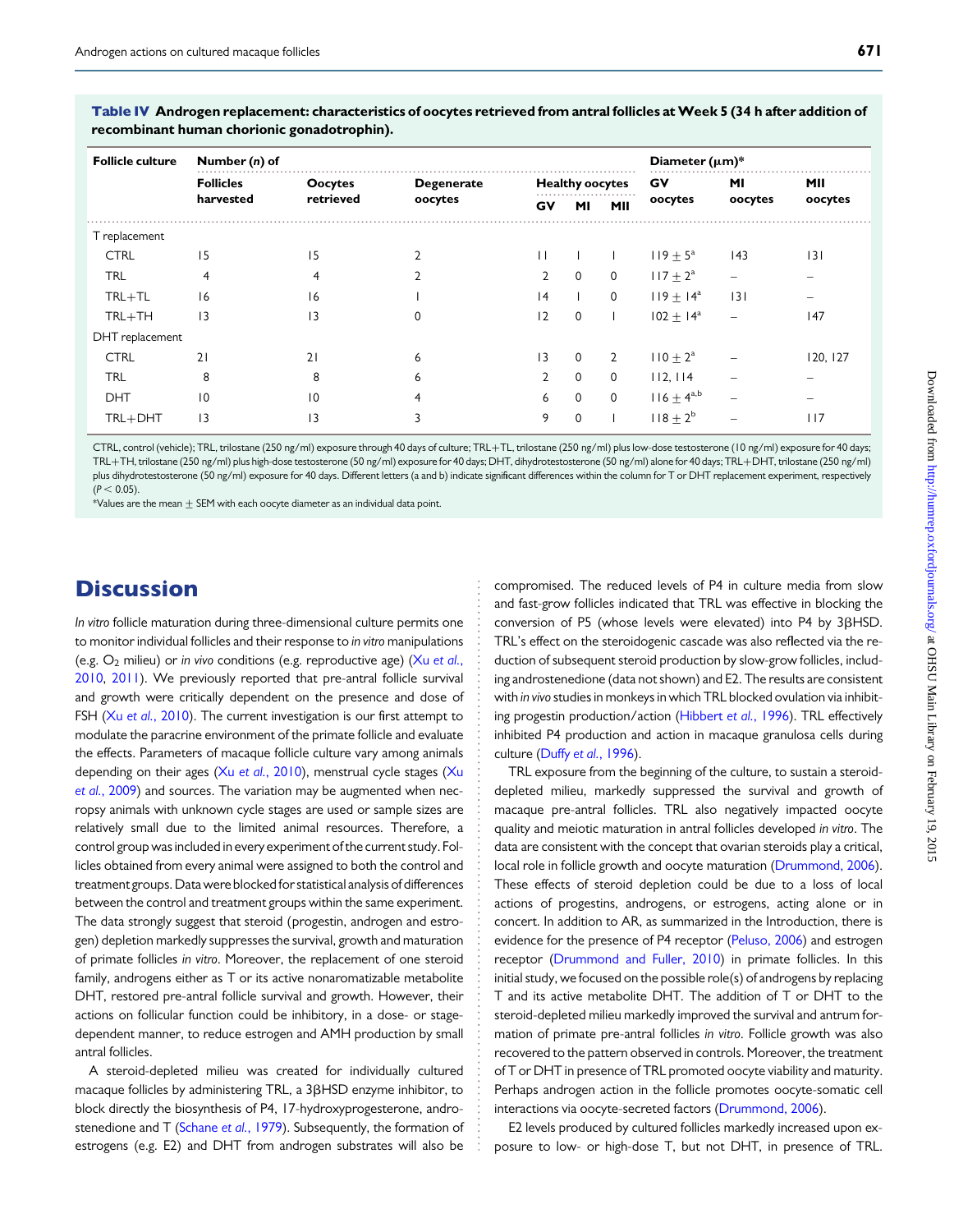<span id="page-8-0"></span>

Figure 6 Follicle growth, oocyte maturation, and embryonic development in vitro. Example of a secondary follicle (A) that formed an antrum at Week 3 (B). By Week 5, the follicle achieved the small antral stage with a visible cumulus-oocyte complex (COC) (C). Following recombinant human chorionic gonadotrophin treatment, a metaphase II oocyte was retrieved (D). After insemination by in vitro fertilization (IVF), the embryo developed to the morula stage (E) at Day 5 post-IVF. Scale bar = 200  $\mu$ m for follicles and 50  $\mu$ m for the oocyte and embryo.

Therefore, the elevated E2 levels during T treatment are presumably due to aromatization of T by granulosa cells in the antral follicles ([Simpson,](#page-10-0) [2002](#page-10-0)). The recovery of follicle survival, growth and antrum formation by T replacement could be caused in part from the conversion of T to E2 and estrogen receptor signaling [\(Rosenfeld](#page-10-0) et al., 2001). However, the direct androgenic effects on in vitro-developed follicles and their enclosed oocytes were further clarified in the current study by DHT, a nonaromatizable androgen, replacement. The results strongly support direct androgen actions to promote early follicular development and oocyte maturation in primate follicles.

However, some androgens effects on cultured primate follicles were inhibitory. Notably, androgen addition (high-dose T and DHT) reduced the size obtained by antral follicles, especially fast-grow follicles. Also, unlike T which was aromatized to E2, DHT reduced E2 production by in vitro-developed antral follicles regardless of TRL addition. This androgen action may specifically alter aromatization as P4 and androstenedione (data not shown) levels were not changed. The elevated P4 in the DHT alone group may reflect accumulated substrates due to insufficient E2 production. The modest increase in P4 levels upon addition of low-dose T in the presence of TRL is an enigma. The possible mechanisms for the active conversion of androgens to P4, or androgen receptor

signaling that promotes 3ßHSD independent production of P4 are unclear. Notably, exposure to high-dose T or DHT in a steroid-depleted milieu, or DHT alone, also significantly decreased AMH levels produced by antral follicles at Week 3. AMH generated by granulosa cells of growing follicles is considered a local regulator of follicular development ([Visser and Themmen, 2005](#page-10-0)). We previously reported that macaque secondary follicles produce AMH in vitro as a function of their growth potential; levels rise during the first 3 weeks of culture to peak at antrum formation (Xu et al.[, 2011](#page-10-0), [2013a](#page-10-0)). In the current study, androgen decreased the peak levels of AMH, which further supports the negative impact of androgen on antral follicle growth.

These findings support the concept that androgen actions in the primate follicle may be dose- and stage-dependent. The high, but not low, androgen levels in developing antral follicles could serve as a brake on antral follicle growth and E2 production, which is consistent with the hyperandrogenemia associated limitation of antral follicle growth and E2 production in women with polycystic ovary syndrome ([Agarwal](#page-9-0) et al., 1996). The current evidence that androgens promote early follicular development, in terms of survival and numbers of growing follicles (with healthy oocytes), but inhibit select activities after reaching the antral stage (E2 and AMH production) agree with previous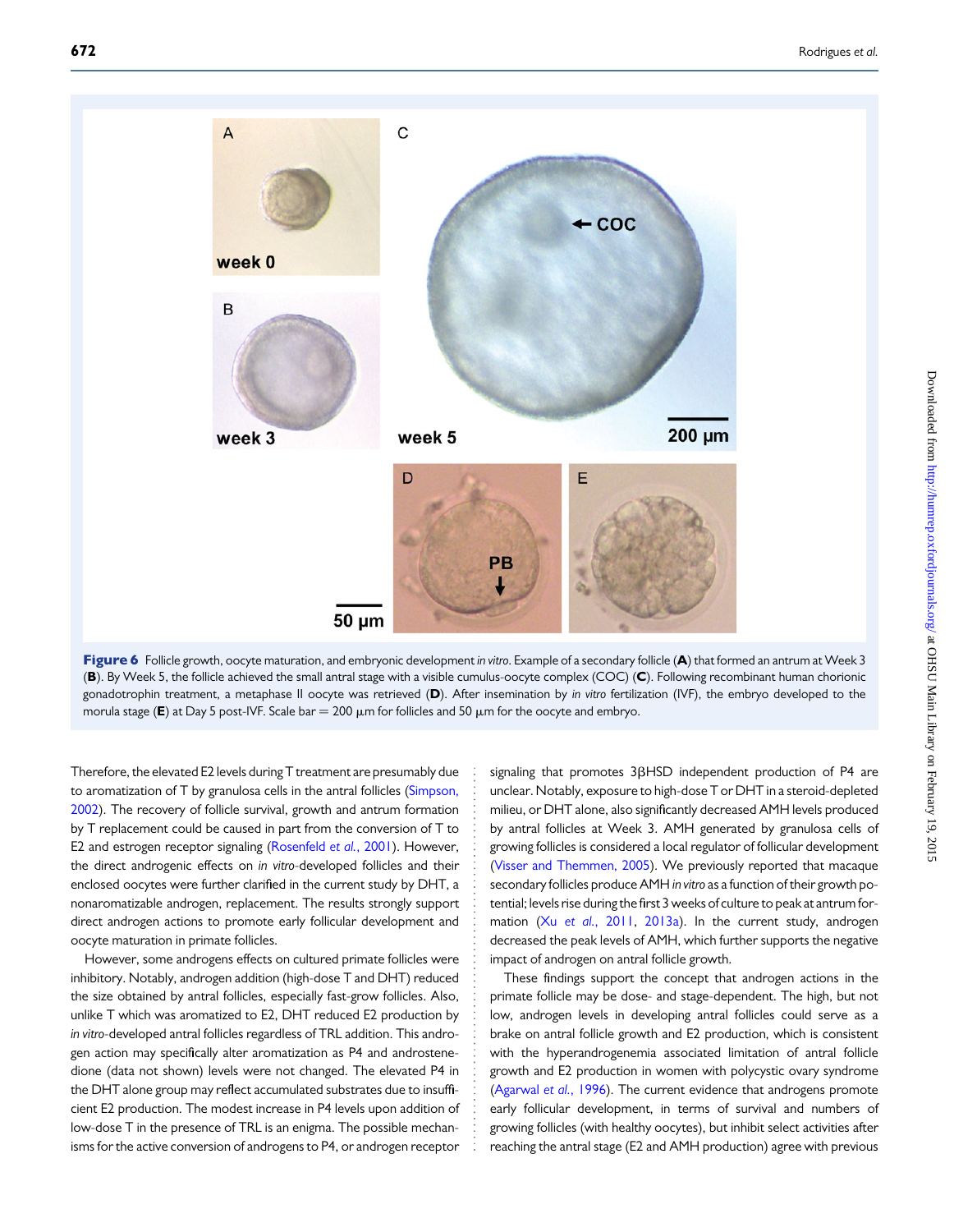<span id="page-9-0"></span>studies in which the stage-dependent effects of androgens could be either positive or negative ([Harlow](#page-10-0) et al., 1988; [Hickey](#page-10-0) et al., 2004). Notably, the positive effects of androgens on primate pre-antral follicles in vitro are consistent with the observations of [Vendola](#page-10-0) et al. (1998) that acute T or DHT administration increased the number of growing preantral and small (≤1 mm in diameter) antral follicles, but not those  $>1$  mm, in normal cycling rhesus monkeys. The current results are also similar to those of [Lenie and Smitz \(2009\)](#page-10-0) who reported that treatment of mouse pre-antral follicles with antiandrogens during culture reduced follicle growth, altered steroidogenic function, and arrested oocyte meiotic maturation. The observation of dose- and stagedependent androgen effects on primate follicular development may provide an explanation for controversies in androgen supplementation in reproductive medicine. The disparate outcomes of treatment in human studies [\(Wiser](#page-10-0) et al., 2010; [Yeung](#page-10-0) et al., 2014) may due to discrepancies in timing and/or therapeutic range of androgen supplementation.

The cellular pathways and molecular processes, which are regulated by androgens and mediate their effects in primate follicles, await investigation. There are reports of androgen regulation of select gene products, including the FSH receptor (Weil et al.[, 1999](#page-10-0)), insulin-like growth factor 1 (IGF-1) and IGF-1 receptor ([Vendola](#page-10-0) et al., 1999) in primate follicles, as well as other species ([Hickey](#page-10-0) et al., 2004). Given the importance of FSH action in promoting macaque follicle survival, growth and function in vitro (Xu et al.[, 2011\)](#page-10-0), it is possible that T and DHT modulate FSH receptor signaling in a stage-dependent manner. Local paracrine factors (e.g. AMH or IGFs) could also mediate the inhibitory or stimulatory effects of androgen on primate folliculogenesis. A comparison of the actions of androgens with other steroids, notably P4 and E2, that reportedly modulate follicular development is also needed. This study reinforces the value of the three-dimensional culture of primate follicles to evaluate the actions and mechanisms whereby hormonal and local factors control follicular development either by manipulating the in vitro milieu at specific stages of follicle/oocyte maturation, or by studying follicles from control or treated monkey (e.g. hyperandrogenemia; Xu et al.[, in review](#page-10-0)).

### Acknowledgements

We are grateful for the assistance provided by members of the Division of Comparative Medicine, the Endocrine Technology SupportCore and the ART Support Core at ONPRC. The valuable assistance of Dr Richard Yeoman and Ms Maralee Lawson, ONPRC, with follicle culture is appreciated. The Principal Investigator of the NIH Fogarty InternationalCenter is Dr P. Michael Conn, ONPRC.

### Authors' roles

J.K.R. provided contributions to (i) experimental design, (ii) follicle collection, culture and oocyte retrieval, (iii) follicle growth recording and diameter measurement, (iv) data analysis and interpretation on follicle development, oocyte maturation, steroid and AMH production, (v) manuscript drafting and critical revising and (vi) final approval of the version to be submitted for publication. P.A.N. provided contributions to (i) data interpretation on follicle development, oocyte maturation, steroid and AMH production, (ii) critical manuscript revising for important intellectual content and (iii) final approval of the version to be submitted for publication. M.B.Z. provided contributions to (i) conception and design of the experiments, (ii) follicle collection, (iii) data interpretation

on follicle development, oocyte maturation, steroid and AMH production, (iv) critical manuscript revising for important intellectual content and (v) final approval of the version to be submitted for publication. R.L.S. provided contributions to (i) conception and design of the experiments, (ii) data interpretation on follicle development, oocyte maturation, steroid and AMH production, (iii) critical manuscript revising for important intellectual content and (iv) final approval of the version to be submitted for publication. J.X. provided contributions to (i) experimental design, (ii) follicle collection, culture and oocyte retrieval, (iii) follicle growth recording and diameter measurement, (iv) data analysis and interpretation on follicle development, oocyte maturation, steroid and AMH production (v) manuscript drafting and critical revising and (vi) final approval of the version to be submitted for publication.

# Funding

This work was supported by the National Institute of Health U54 UL1DE019587, RL1HD058294, PL1EB008542 (the Oncofertility Consortium), Eunice Kennedy Shriver National Institute of Child Health and Human Development through cooperative agreement as part of the Specialized Cooperative Center Program in Reproduction and Infertility Research U54HD071836, 2K12HD043488 (Building Interdisciplinary Research Careers in Women's Health), Fogarty International Center TW/HD00668 (to P. Michael Conn), and ONPRC 8P51OD011092.

# Conflict of interest

None declared.

### **References**

- Agarwal SK, Judd HL, Magoffin DA. A mechanism for the suppression of estrogen production in polycystic ovary syndrome. J Clin Endocrinol Metab 1996;81:3686-3691.
- Cárdenas H, Pope WF. Administration of testosterone from day 13 of the estrous cycle to estrus increased the number of corpora lutea and conceptus survival in gilts. J Anim Sci 1997;75:202-207.
- Drummond AE. The role of steroids in follicular growth. Reprod Biol Endocrinol 2006;4:16.
- Drummond AE, Fuller PJ. The importance of ERbeta signalling in the ovary. J Endocrinol 2010;205:15 – 23.
- Duffy DM, Stouffer RL. Follicular administration of a cyclooxygenase inhibitor can prevent oocyte release without alteration of normal luteal function in rhesus monkeys. Hum Reprod 2002;17:2825 – 2831.
- Duffy DM, Hess DL, Stouffer RL. Acute administration of a 3 beta-hydroxysteroid dehydrogenase inhibitor to rhesus monkeys at the midluteal phase of the menstrual cycle: evidence for possible autocrine regulation of the primate corpus luteum by progesterone. J Clin Endocrinol Metab 1994;79:1587 – 1594.
- Duffy DM, Molskness TA, Stouffer RL. Progesterone receptor messenger ribonucleic acid and protein in luteinized granulosa cells of rhesus monkeys are regulated in vitro by gonadotropins and steroids. Biol Reprod 1996;54:888 – 895.
- Duffy DM, Abdelgadir SE, Stott KR, Resko JA, Stouffer RL, Zelinski-Wooten MB. Androgen receptor mRNA expression in the rhesus monkey ovary. Endocrine 1999; I I:23-30.
- Fréour T, Mirallié S, Bach-Ngohou K, Denis M, Barrière P, Masson D. Measurement of serum anti-Müllerian hormone by Beckman Coulter